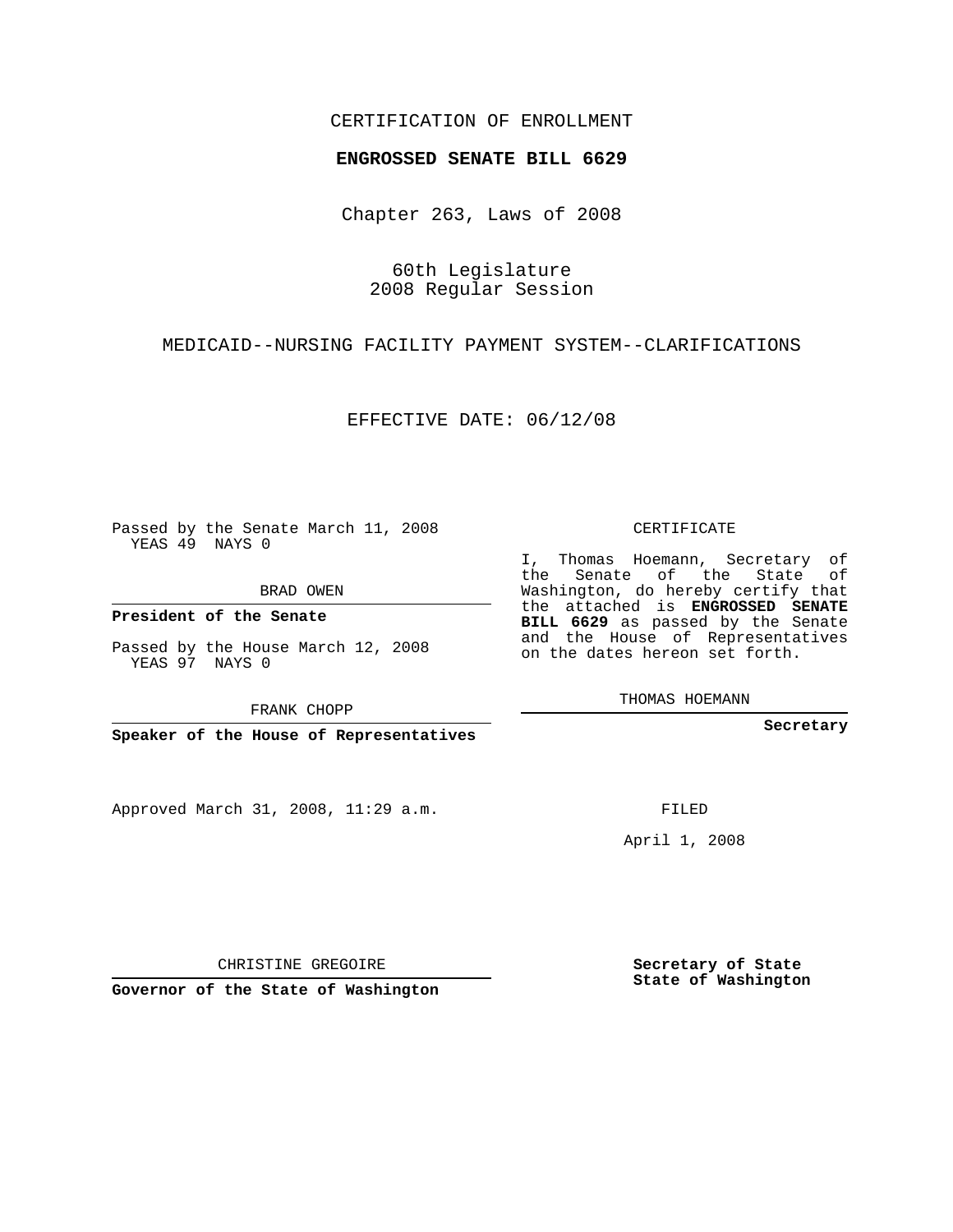## **ENGROSSED SENATE BILL 6629** \_\_\_\_\_\_\_\_\_\_\_\_\_\_\_\_\_\_\_\_\_\_\_\_\_\_\_\_\_\_\_\_\_\_\_\_\_\_\_\_\_\_\_\_\_

\_\_\_\_\_\_\_\_\_\_\_\_\_\_\_\_\_\_\_\_\_\_\_\_\_\_\_\_\_\_\_\_\_\_\_\_\_\_\_\_\_\_\_\_\_

Passed Legislature - 2008 Regular Session

**State of Washington 60th Legislature 2008 Regular Session**

**By** Senators Franklin and Prentice; by request of Department of Social and Health Services

Read first time 01/21/08. Referred to Committee on Ways & Means.

 AN ACT Relating to making clarifications to the nursing facility medicaid payment system in relation to the use of minimum occupancy in setting cost limits and application of the statewide average payment rate specified in the biennial appropriations act; amending RCW 74.46.421, 74.46.431, 74.46.511, and 74.46.515; and creating a new section.

BE IT ENACTED BY THE LEGISLATURE OF THE STATE OF WASHINGTON:

 **Sec. 1.** RCW 74.46.421 and 2001 1st sp.s. c 8 s 4 are each amended to read as follows:

 (1) The purpose of part E of this chapter is to determine nursing facility medicaid payment rates that, in the aggregate for all participating nursing facilities, are in accordance with the biennial appropriations act.

 (2)(a) The department shall use the nursing facility medicaid payment rate methodologies described in this chapter to determine initial component rate allocations for each medicaid nursing facility. (b) The initial component rate allocations shall be subject to adjustment as provided in this section in order to assure that the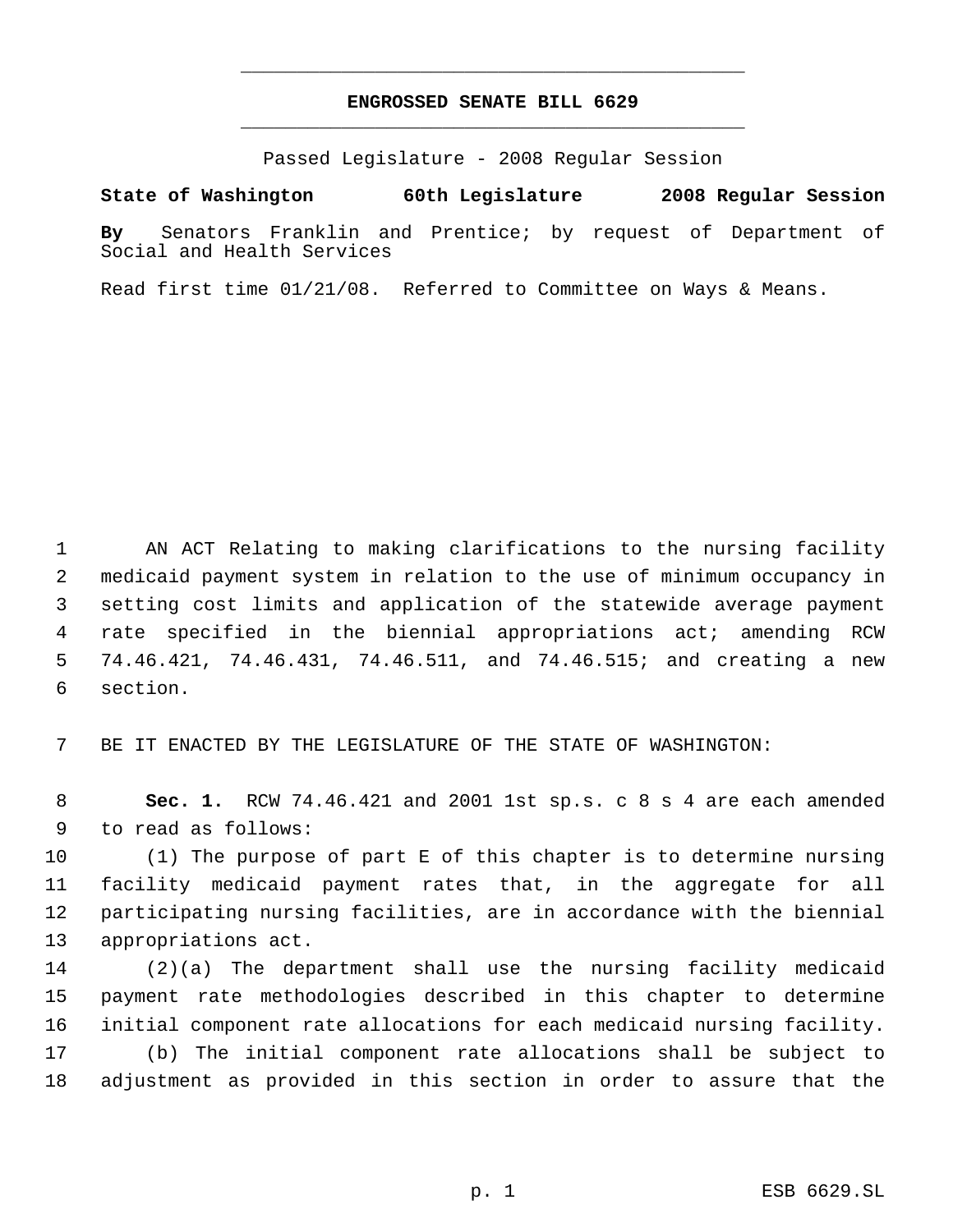statewide average payment rate to nursing facilities is less than or equal to the statewide average payment rate specified in the biennial appropriations act.

 (3) Nothing in this chapter shall be construed as creating a legal right or entitlement to any payment that (a) has not been adjusted under this section or (b) would cause the statewide average payment rate to exceed the statewide average payment rate specified in the biennial appropriations act.

 (4)(a) The statewide average payment rate for any state fiscal year under the nursing facility payment system, weighted by patient days, shall not exceed the annual statewide weighted average nursing facility payment rate identified for that fiscal year in the biennial appropriations act.

 (b) If the department determines that the weighted average nursing facility payment rate calculated in accordance with this chapter is likely to exceed the weighted average nursing facility payment rate identified in the biennial appropriations act, then the department shall adjust all nursing facility payment rates proportional to the amount by which the weighted average rate allocations would otherwise 20 exceed the budgeted rate amount. Any such adjustments for the current fiscal year shall only be made prospectively, not retrospectively, and shall be applied proportionately to each component rate allocation for each facility.

 (c) If any final order or final judgment, including a final order or final judgment resulting from an adjudicative proceeding or judicial 26 review permitted by chapter 34.05 RCW, would result in an increase to 27 a nursing facility's payment rate for a prior fiscal year or years, the department shall consider whether the increased rate for that facility would result in the statewide weighted average payment rate for all facilities for such fiscal year or years to be exceeded. If the increased rate would result in the statewide average payment rate for 32 such year or years being exceeded, the department shall increase that nursing facility's payment rate to meet the final order or judgment 34 only to the extent that it does not result in an increase to the statewide weighted average payment rate for all facilities.

 **Sec. 2.** RCW 74.46.431 and 2007 c 508 s 2 are each amended to read as follows: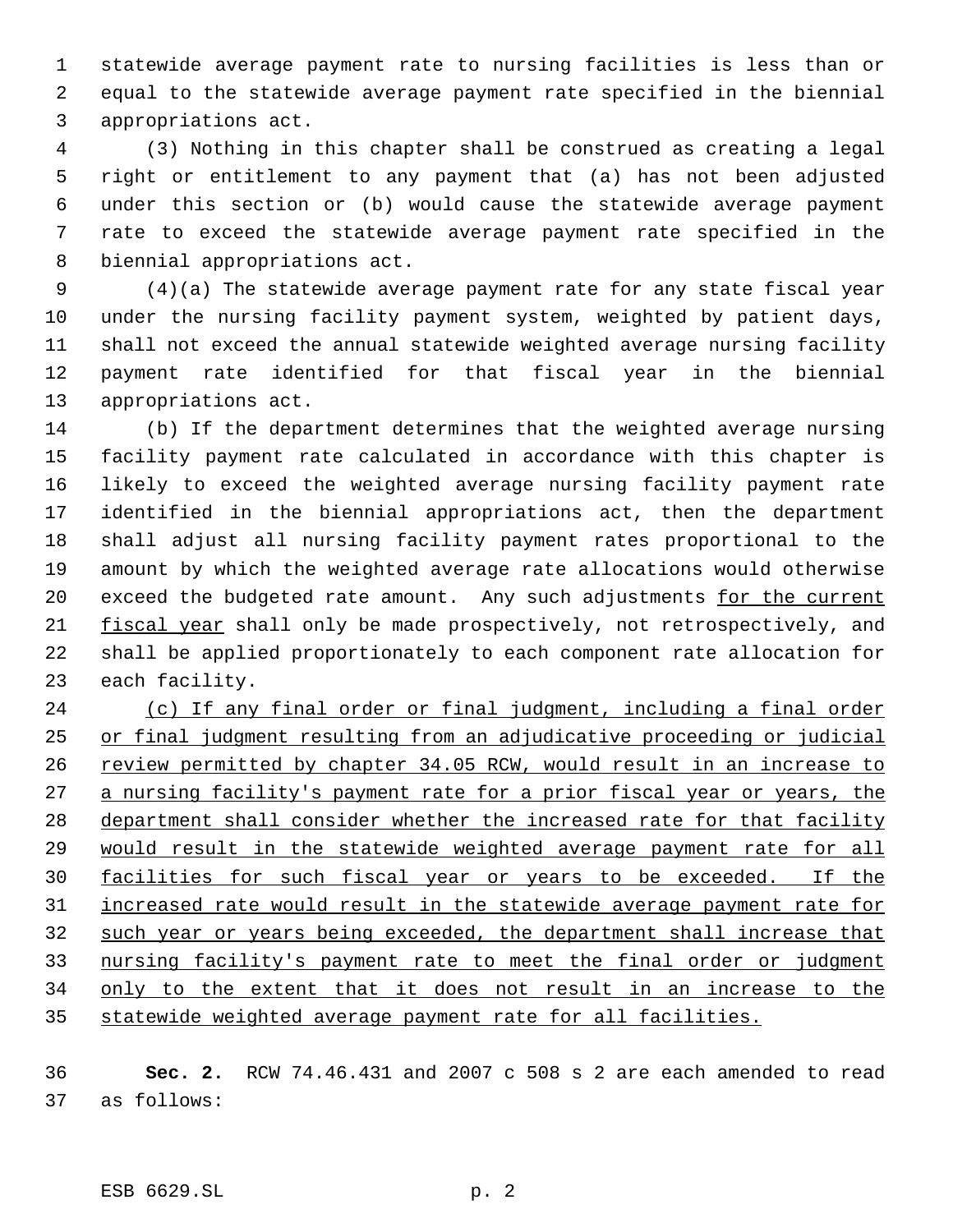(1) Effective July 1, 1999, nursing facility medicaid payment rate allocations shall be facility-specific and shall have seven components: Direct care, therapy care, support services, operations, property, financing allowance, and variable return. The department shall establish and adjust each of these components, as provided in this section and elsewhere in this chapter, for each medicaid nursing facility in this state.

 (2) Component rate allocations in therapy care, support services, variable return, operations, property, and financing allowance for essential community providers as defined in this chapter shall be based upon a minimum facility occupancy of eighty-five percent of licensed beds, regardless of how many beds are set up or in use. For all facilities other than essential community providers, effective July 1, 2001, component rate allocations in direct care, therapy care, support 15 services, and variable return((, operations, property, and financing 16 allowance)) shall ((continue to)) be based upon a minimum facility occupancy of eighty-five percent of licensed beds. For all facilities other than essential community providers, effective July 1, 2002, the component rate allocations in operations, property, and financing allowance shall be based upon a minimum facility occupancy of ninety percent of licensed beds, regardless of how many beds are set up or in use. For all facilities, effective July 1, 2006, the component rate allocation in direct care shall be based upon actual facility 24 occupancy. The median cost limits used to set component rate allocations shall be based on the applicable minimum occupancy percentage. In determining each facility's therapy care component rate allocation under RCW 74.46.511, the department shall apply the applicable minimum facility occupancy adjustment before creating the array of facilities' adjusted therapy costs per adjusted resident day. In determining each facility's support services component rate allocation under RCW 74.46.515(3), the department shall apply the applicable minimum facility occupancy adjustment before creating the array of facilities' adjusted support services costs per adjusted 34 resident day. In determining each facility's operations component rate allocation under RCW 74.46.521(3), the department shall apply the minimum facility occupancy adjustment before creating the array of facilities' adjusted general operations costs per adjusted resident day.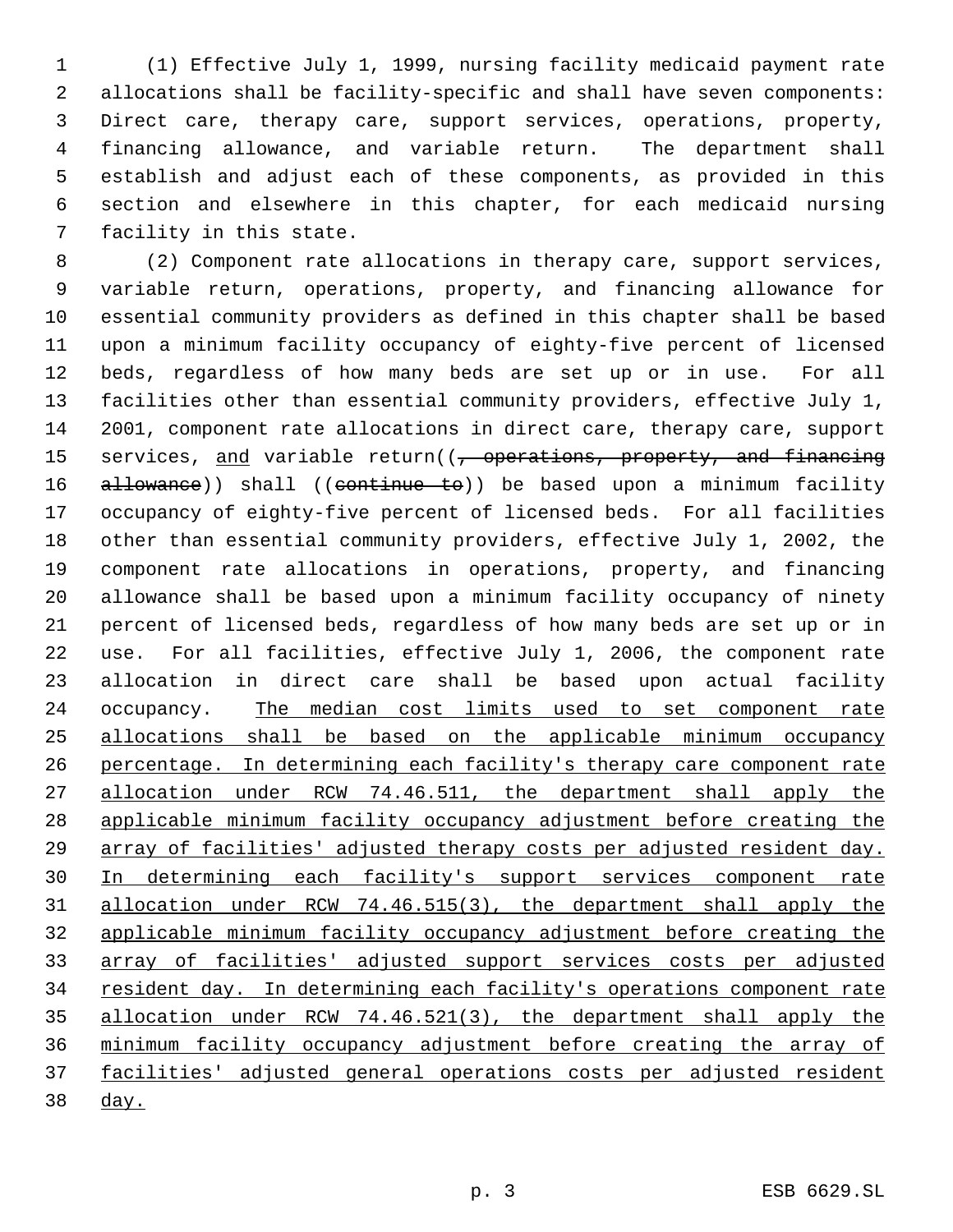(3) Information and data sources used in determining medicaid payment rate allocations, including formulas, procedures, cost report periods, resident assessment instrument formats, resident assessment methodologies, and resident classification and case mix weighting methodologies, may be substituted or altered from time to time as determined by the department.

 (4)(a) Direct care component rate allocations shall be established using adjusted cost report data covering at least six months. Adjusted cost report data from 1996 will be used for October 1, 1998, through June 30, 2001, direct care component rate allocations; adjusted cost report data from 1999 will be used for July 1, 2001, through June 30, 2006, direct care component rate allocations. Adjusted cost report data from 2003 will be used for July 1, 2006, through June 30, 2007, direct care component rate allocations. Adjusted cost report data from 2005 will be used for July 1, 2007, through June 30, 2009, direct care component rate allocations. Effective July 1, 2009, the direct care component rate allocation shall be rebased biennially, and thereafter for each odd-numbered year beginning July 1st, using the adjusted cost report data for the calendar year two years immediately preceding the rate rebase period, so that adjusted cost report data for calendar year 2007 is used for July 1, 2009, through June 30, 2011, and so forth.

 (b) Direct care component rate allocations based on 1996 cost report data shall be adjusted annually for economic trends and conditions by a factor or factors defined in the biennial appropriations act. A different economic trends and conditions adjustment factor or factors may be defined in the biennial appropriations act for facilities whose direct care component rate is set equal to their adjusted June 30, 1998, rate, as provided in RCW 74.46.506(5)(i).

 (c) Direct care component rate allocations based on 1999 cost report data shall be adjusted annually for economic trends and conditions by a factor or factors defined in the biennial appropriations act. A different economic trends and conditions adjustment factor or factors may be defined in the biennial appropriations act for facilities whose direct care component rate is set equal to their adjusted June 30, 1998, rate, as provided in RCW 74.46.506(5)(i).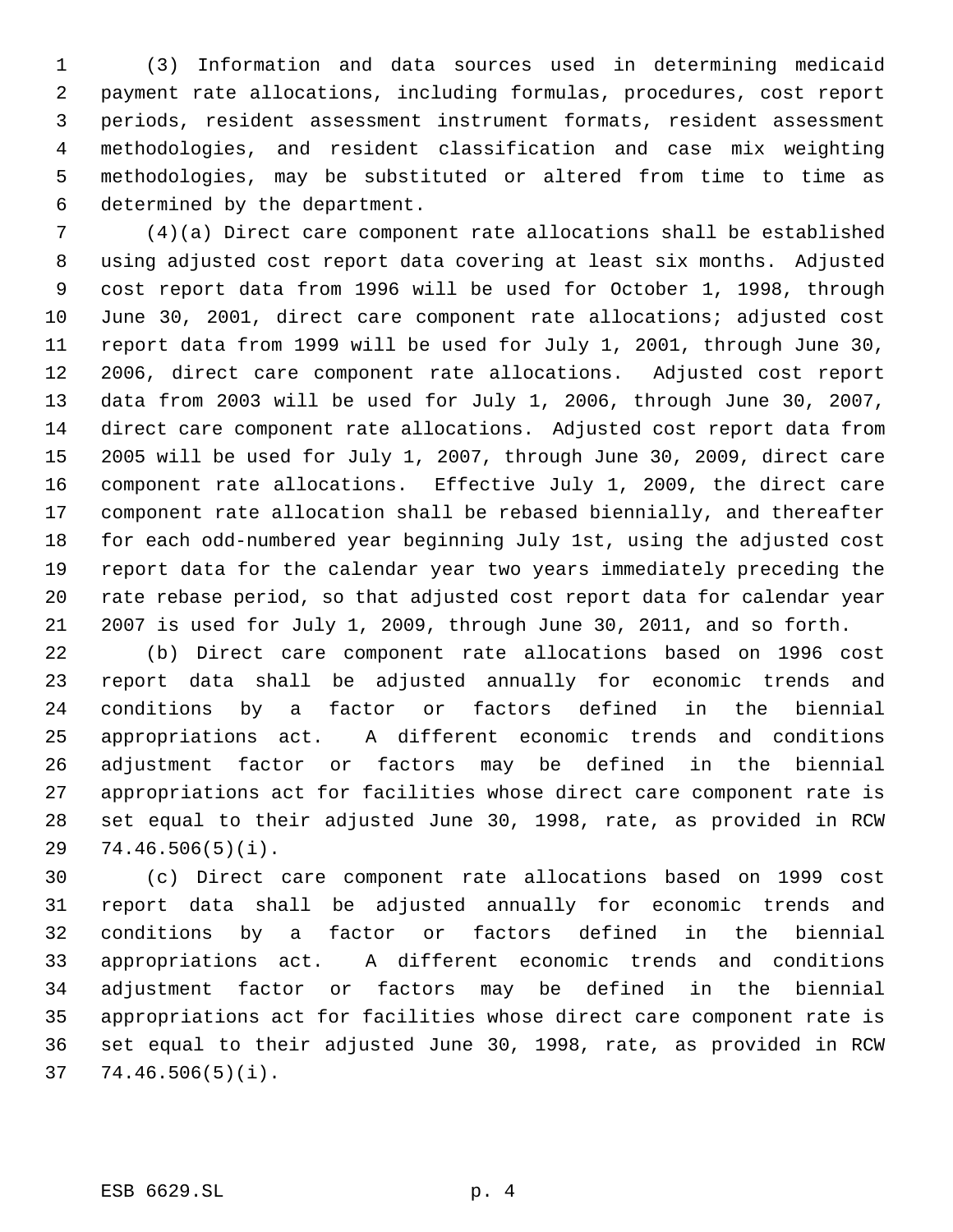(d) Direct care component rate allocations based on 2003 cost report data shall be adjusted annually for economic trends and conditions by a factor or factors defined in the biennial appropriations act. A different economic trends and conditions adjustment factor or factors may be defined in the biennial appropriations act for facilities whose direct care component rate is set equal to their adjusted June 30, 2006, rate, as provided in RCW 74.46.506(5)(i).

 (e) Direct care component rate allocations shall be adjusted annually for economic trends and conditions by a factor or factors defined in the biennial appropriations act.

 (5)(a) Therapy care component rate allocations shall be established using adjusted cost report data covering at least six months. Adjusted cost report data from 1996 will be used for October 1, 1998, through June 30, 2001, therapy care component rate allocations; adjusted cost report data from 1999 will be used for July 1, 2001, through June 30, 2005, therapy care component rate allocations. Adjusted cost report data from 1999 will continue to be used for July 1, 2005, through June 30, 2007, therapy care component rate allocations. Adjusted cost report data from 2005 will be used for July 1, 2007, through June 30, 2009, therapy care component rate allocations. Effective July 1, 2009, and thereafter for each odd-numbered year beginning July 1st, the therapy care component rate allocation shall be cost rebased biennially, using the adjusted cost report data for the calendar year two years immediately preceding the rate rebase period, so that adjusted cost report data for calendar year 2007 is used for July 1, 2009, through June 30, 2011, and so forth.

 (b) Therapy care component rate allocations shall be adjusted annually for economic trends and conditions by a factor or factors defined in the biennial appropriations act.

 (6)(a) Support services component rate allocations shall be established using adjusted cost report data covering at least six months. Adjusted cost report data from 1996 shall be used for October 1, 1998, through June 30, 2001, support services component rate allocations; adjusted cost report data from 1999 shall be used for July 1, 2001, through June 30, 2005, support services component rate allocations. Adjusted cost report data from 1999 will continue to be used for July 1, 2005, through June 30, 2007, support services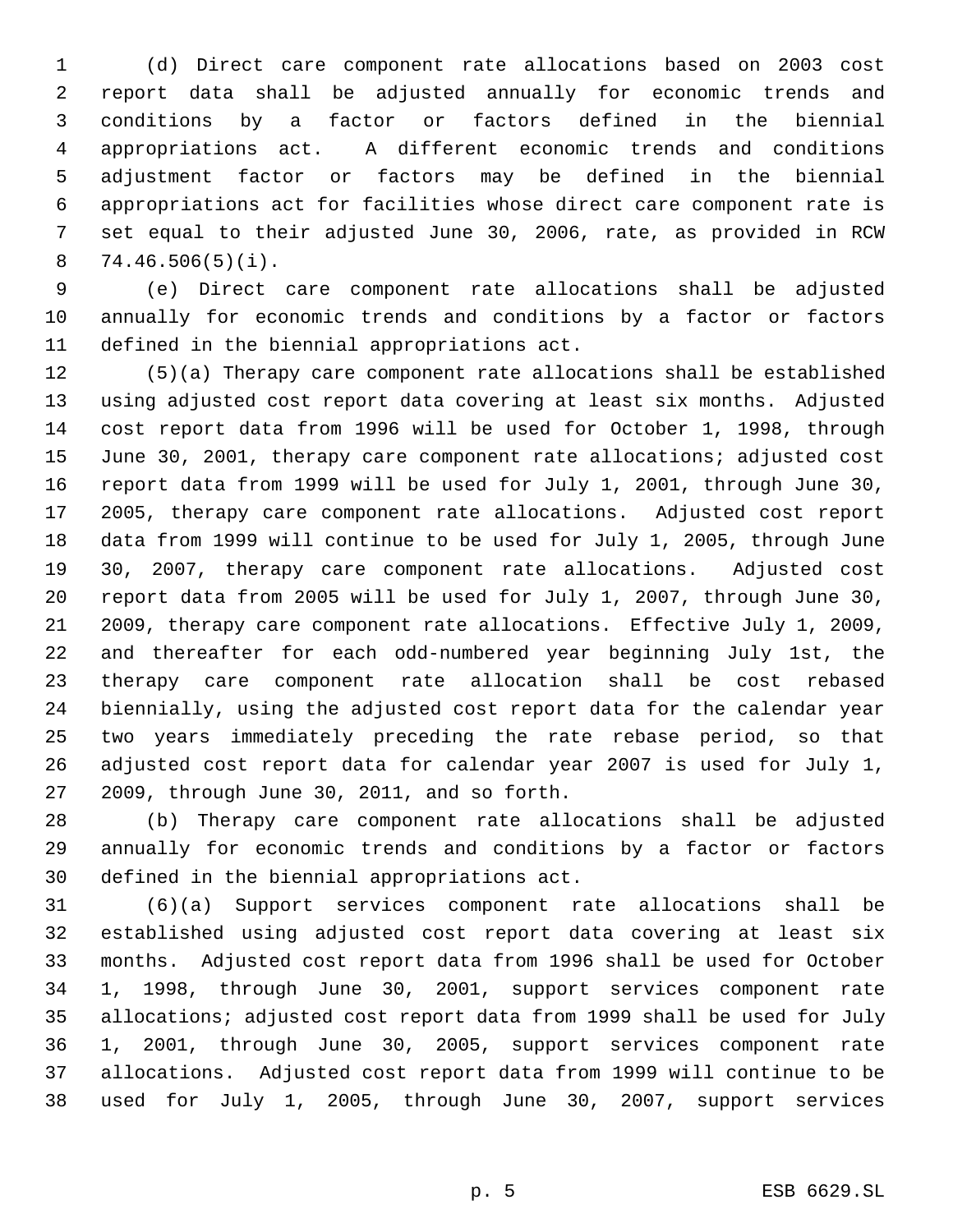component rate allocations. Adjusted cost report data from 2005 will be used for July 1, 2007, through June 30, 2009, support services component rate allocations. Effective July 1, 2009, and thereafter for each odd-numbered year beginning July 1st, the support services component rate allocation shall be cost rebased biennially, using the adjusted cost report data for the calendar year two years immediately preceding the rate rebase period, so that adjusted cost report data for calendar year 2007 is used for July 1, 2009, through June 30, 2011, and so forth.

 (b) Support services component rate allocations shall be adjusted annually for economic trends and conditions by a factor or factors defined in the biennial appropriations act.

 (7)(a) Operations component rate allocations shall be established using adjusted cost report data covering at least six months. Adjusted cost report data from 1996 shall be used for October 1, 1998, through June 30, 2001, operations component rate allocations; adjusted cost report data from 1999 shall be used for July 1, 2001, through June 30, 2006, operations component rate allocations. Adjusted cost report data from 2003 will be used for July 1, 2006, through June 30, 2007, operations component rate allocations. Adjusted cost report data from 2005 will be used for July 1, 2007, through June 30, 2009, operations component rate allocations. Effective July 1, 2009, and thereafter for each odd-numbered year beginning July 1st, the operations component rate allocation shall be cost rebased biennially, using the adjusted cost report data for the calendar year two years immediately preceding the rate rebase period, so that adjusted cost report data for calendar year 2007 is used for July 1, 2009, through June 30, 2011, and so forth.

 (b) Operations component rate allocations shall be adjusted annually for economic trends and conditions by a factor or factors defined in the biennial appropriations act. A different economic trends and conditions adjustment factor or factors may be defined in the biennial appropriations act for facilities whose operations component rate is set equal to their adjusted June 30, 2006, rate, as provided in RCW 74.46.521(4).

 (8) For July 1, 1998, through September 30, 1998, a facility's property and return on investment component rates shall be the facility's June 30, 1998, property and return on investment component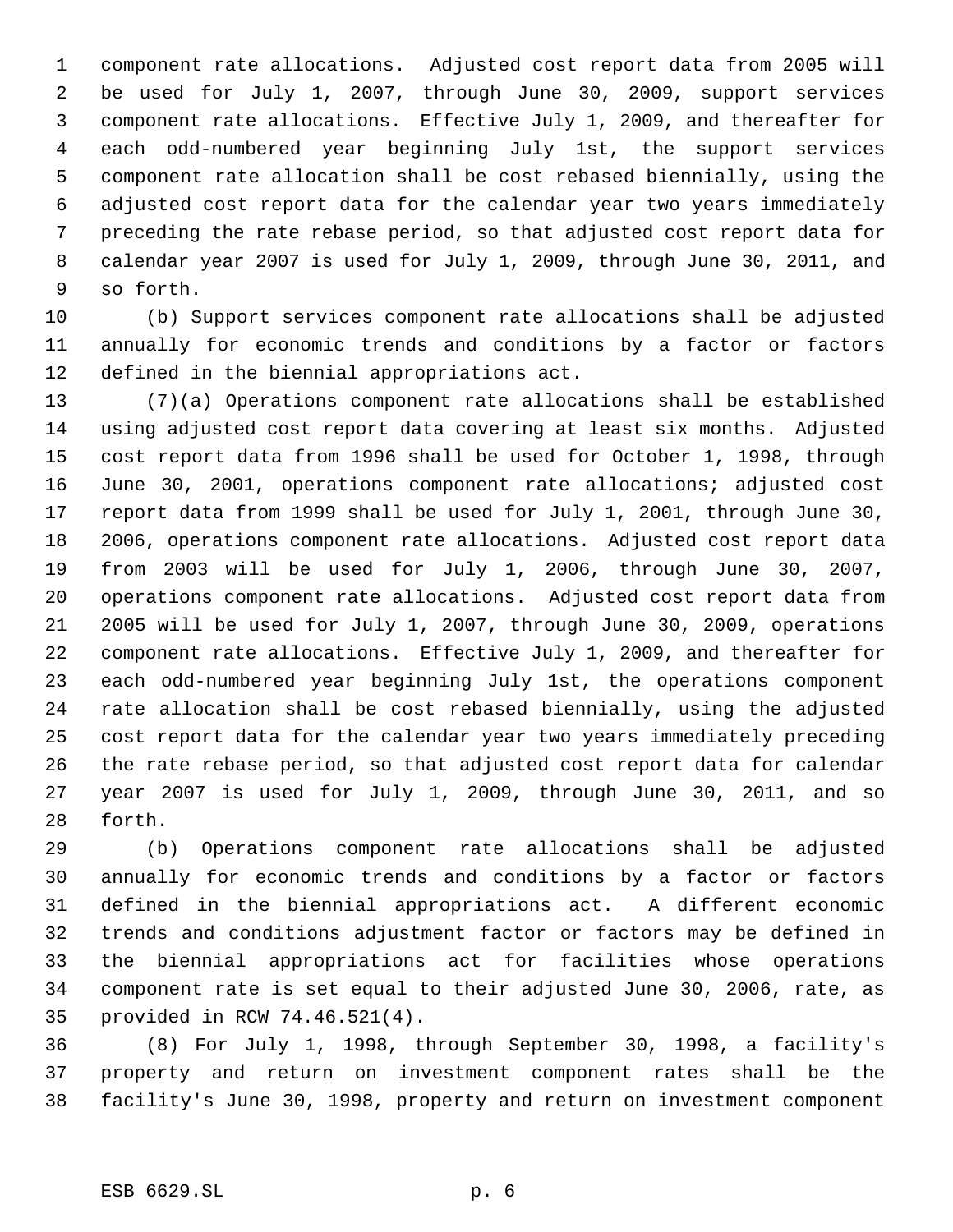rates, without increase. For October 1, 1998, through June 30, 1999, a facility's property and return on investment component rates shall be rebased utilizing 1997 adjusted cost report data covering at least six months of data.

 (9) Total payment rates under the nursing facility medicaid payment system shall not exceed facility rates charged to the general public for comparable services.

 (10) Medicaid contractors shall pay to all facility staff a minimum wage of the greater of the state minimum wage or the federal minimum wage.

 (11) The department shall establish in rule procedures, principles, and conditions for determining component rate allocations for facilities in circumstances not directly addressed by this chapter, including but not limited to: The need to prorate inflation for partial-period cost report data, newly constructed facilities, existing facilities entering the medicaid program for the first time or after a period of absence from the program, existing facilities with expanded new bed capacity, existing medicaid facilities following a change of ownership of the nursing facility business, facilities banking beds or converting beds back into service, facilities temporarily reducing the number of set-up beds during a remodel, facilities having less than six months of either resident assessment, cost report data, or both, under the current contractor prior to rate setting, and other circumstances.

 (12) The department shall establish in rule procedures, principles, and conditions, including necessary threshold costs, for adjusting rates to reflect capital improvements or new requirements imposed by the department or the federal government. Any such rate adjustments are subject to the provisions of RCW 74.46.421.

 (13) Effective July 1, 2001, medicaid rates shall continue to be revised downward in all components, in accordance with department rules, for facilities converting banked beds to active service under chapter 70.38 RCW, by using the facility's increased licensed bed capacity to recalculate minimum occupancy for rate setting. However, for facilities other than essential community providers which bank beds under chapter 70.38 RCW, after May 25, 2001, medicaid rates shall be revised upward, in accordance with department rules, in direct care, therapy care, support services, and variable return components only, by using the facility's decreased licensed bed capacity to recalculate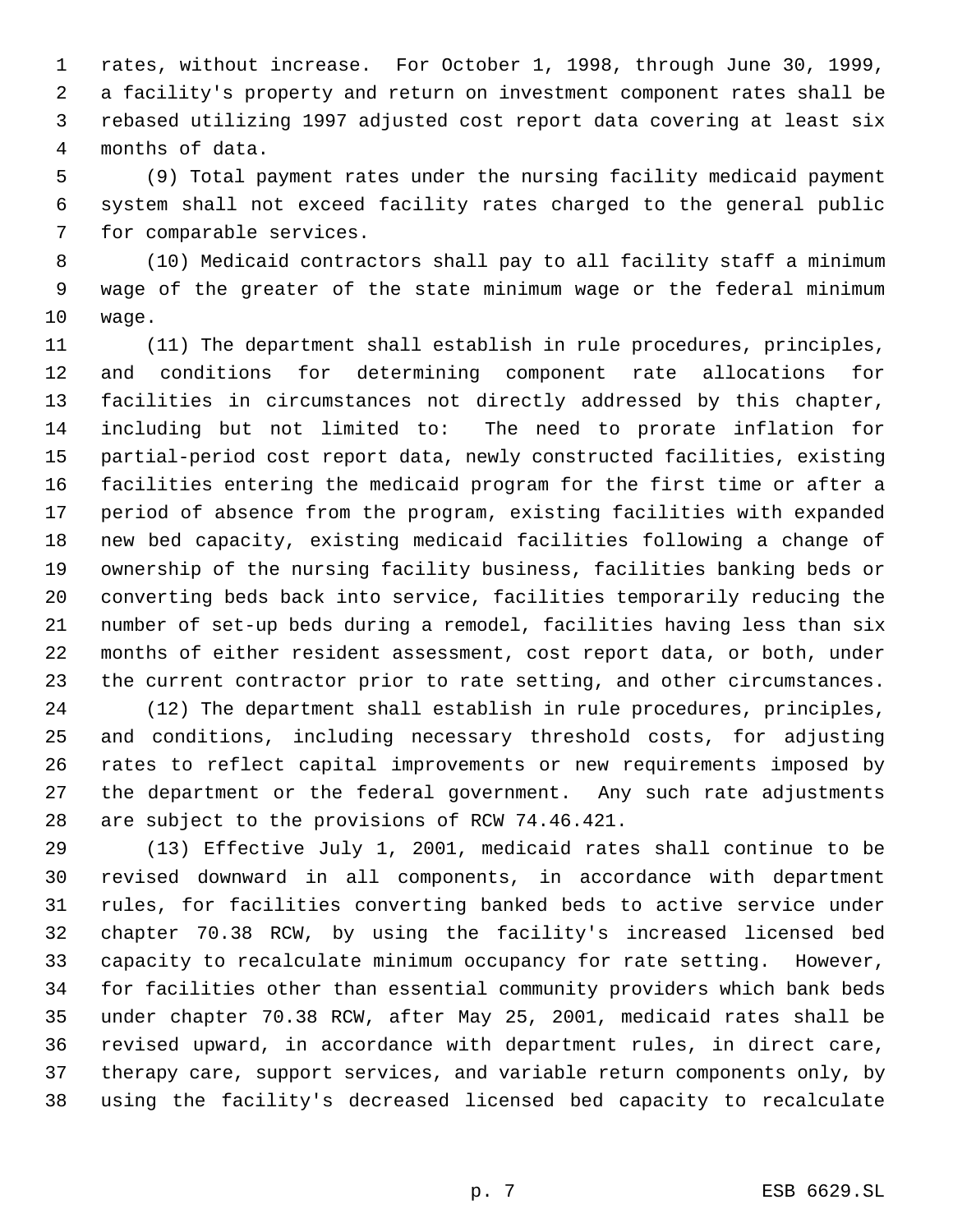minimum occupancy for rate setting, but no upward revision shall be made to operations, property, or financing allowance component rates. The direct care component rate allocation shall be adjusted, without using the minimum occupancy assumption, for facilities that convert banked beds to active service, under chapter 70.38 RCW, beginning on July 1, 2006. Effective July 1, 2007, component rate allocations for direct care shall be based on actual patient days regardless of whether a facility has converted banked beds to active service.

 (14) Facilities obtaining a certificate of need or a certificate of need exemption under chapter 70.38 RCW after June 30, 2001, must have a certificate of capital authorization in order for (a) the depreciation resulting from the capitalized addition to be included in calculation of the facility's property component rate allocation; and (b) the net invested funds associated with the capitalized addition to be included in calculation of the facility's financing allowance rate allocation.

 **Sec. 3.** RCW 74.46.511 and 2007 c 508 s 4 are each amended to read as follows:

 (1) The therapy care component rate allocation corresponds to the provision of medicaid one-on-one therapy provided by a qualified therapist as defined in this chapter, including therapy supplies and therapy consultation, for one day for one medicaid resident of a nursing facility. The therapy care component rate allocation for October 1, 1998, through June 30, 2001, shall be based on adjusted therapy costs and days from calendar year 1996. The therapy component rate allocation for July 1, 2001, through June 30, 2007, shall be based on adjusted therapy costs and days from calendar year 1999. Effective July 1, 2007, the therapy care component rate allocation shall be based on adjusted therapy costs and days as described in RCW 74.46.431(5). The therapy care component rate shall be adjusted for economic trends and conditions as specified in RCW 74.46.431(5), and shall be determined in accordance with this section. In determining each 33 facility's therapy care component rate allocation, the department shall 34 apply the applicable minimum facility occupancy adjustment before creating the array of facilities' adjusted therapy care costs per adjusted resident day.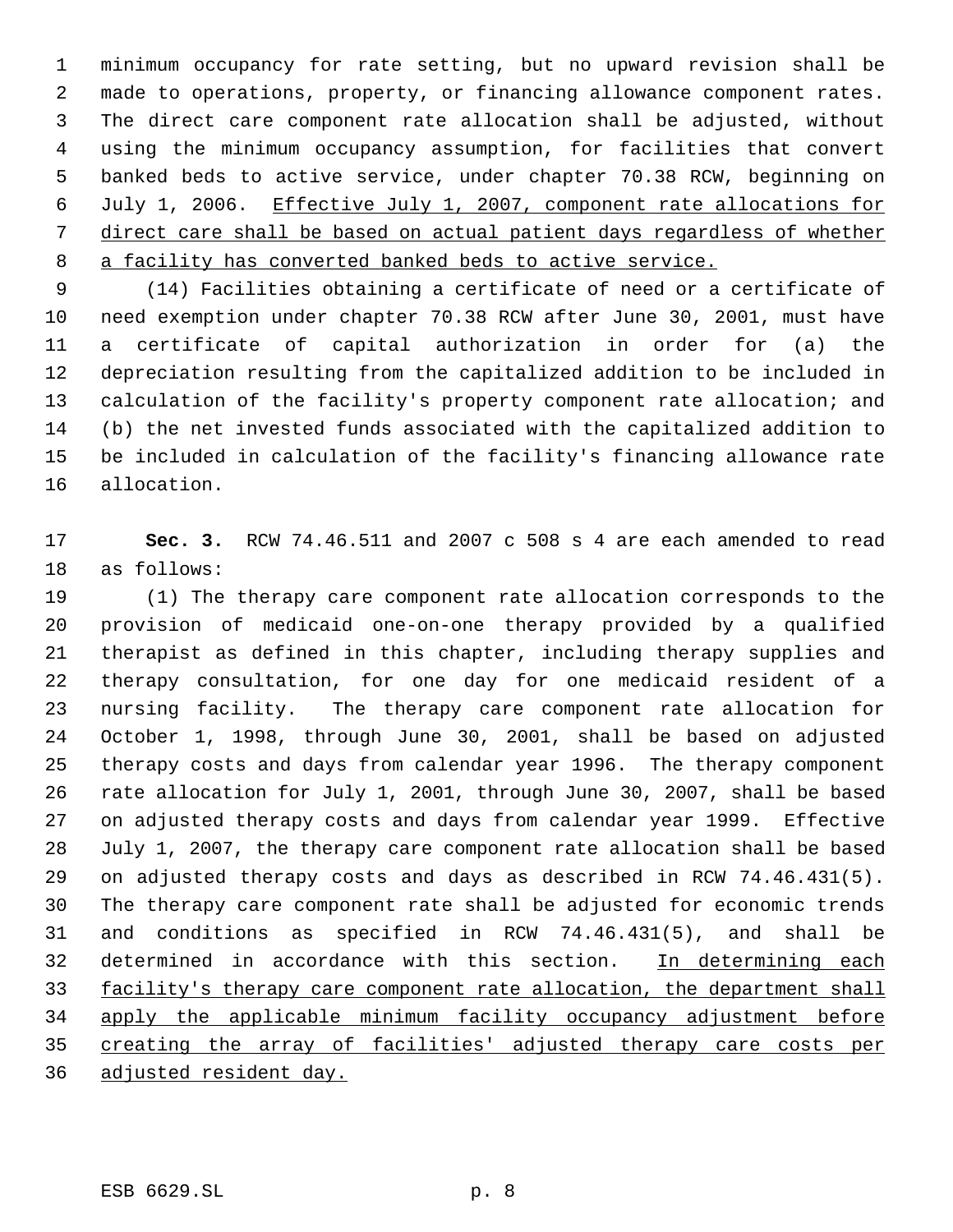(2) In rebasing, as provided in RCW 74.46.431(5)(a), the department shall take from the cost reports of facilities the following reported information:

 (a) Direct one-on-one therapy charges for all residents by payer including charges for supplies;

 (b) The total units or modules of therapy care for all residents by type of therapy provided, for example, speech or physical. A unit or module of therapy care is considered to be fifteen minutes of one-on- one therapy provided by a qualified therapist or support personnel; and

(c) Therapy consulting expenses for all residents.

 (3) The department shall determine for all residents the total cost per unit of therapy for each type of therapy by dividing the total adjusted one-on-one therapy expense for each type by the total units provided for that therapy type.

 (4) The department shall divide medicaid nursing facilities in this state into two peer groups:

(a) Those facilities located within urban counties; and

(b) Those located within nonurban counties.

 The department shall array the facilities in each peer group from highest to lowest based on their total cost per unit of therapy for each therapy type. The department shall determine the median total cost per unit of therapy for each therapy type and add ten percent of median total cost per unit of therapy. The cost per unit of therapy for each therapy type at a nursing facility shall be the lesser of its cost per unit of therapy for each therapy type or the median total cost per unit plus ten percent for each therapy type for its peer group.

 (5) The department shall calculate each nursing facility's therapy care component rate allocation as follows:

 (a) To determine the allowable total therapy cost for each therapy type, the allowable cost per unit of therapy for each type of therapy shall be multiplied by the total therapy units for each type of therapy;

 (b) The medicaid allowable one-on-one therapy expense shall be calculated taking the allowable total therapy cost for each therapy type times the medicaid percent of total therapy charges for each therapy type;

(c) The medicaid allowable one-on-one therapy expense for each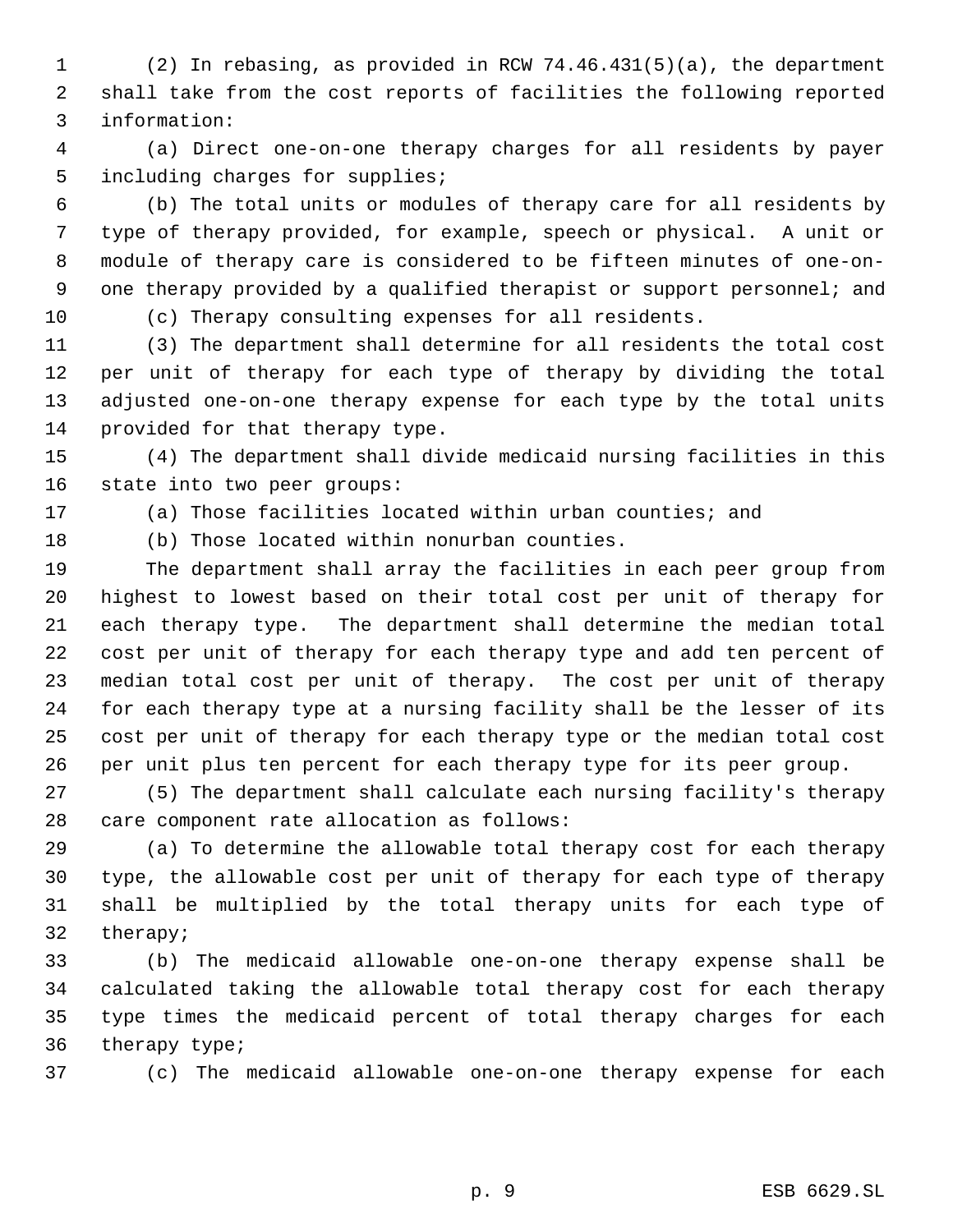therapy type shall be divided by total adjusted medicaid days to arrive at the medicaid one-on-one therapy cost per patient day for each therapy type;

 (d) The medicaid one-on-one therapy cost per patient day for each therapy type shall be multiplied by total adjusted patient days for all residents to calculate the total allowable one-on-one therapy expense. The lesser of the total allowable therapy consultant expense for the therapy type or a reasonable percentage of allowable therapy consultant expense for each therapy type, as established in rule by the department, shall be added to the total allowable one-on-one therapy 11 expense to determine the allowable therapy cost for each therapy type; (e) The allowable therapy cost for each therapy type shall be added together, the sum of which shall be the total allowable therapy expense 14 for the nursing facility;

 (f) The total allowable therapy expense will be divided by the greater of adjusted total patient days from the cost report on which the therapy expenses were reported, or patient days at eighty-five percent occupancy of licensed beds. The outcome shall be the nursing facility's therapy care component rate allocation.

 (6) The therapy care component rate allocations calculated in accordance with this section shall be adjusted to the extent necessary to comply with RCW 74.46.421.

 (7) The therapy care component rate shall be suspended for medicaid residents in qualified nursing facilities designated by the department who are receiving therapy paid by the department outside the facility daily rate under RCW 74.46.508(2).

 **Sec. 4.** RCW 74.46.515 and 2001 1st sp.s. c 8 s 12 are each amended to read as follows:

 (1) The support services component rate allocation corresponds to the provision of food, food preparation, dietary, housekeeping, and laundry services for one resident for one day.

 (2) Beginning October 1, 1998, the department shall determine each medicaid nursing facility's support services component rate allocation using cost report data specified by RCW 74.46.431(6).

 (3) To determine each facility's support services component rate allocation, the department shall: